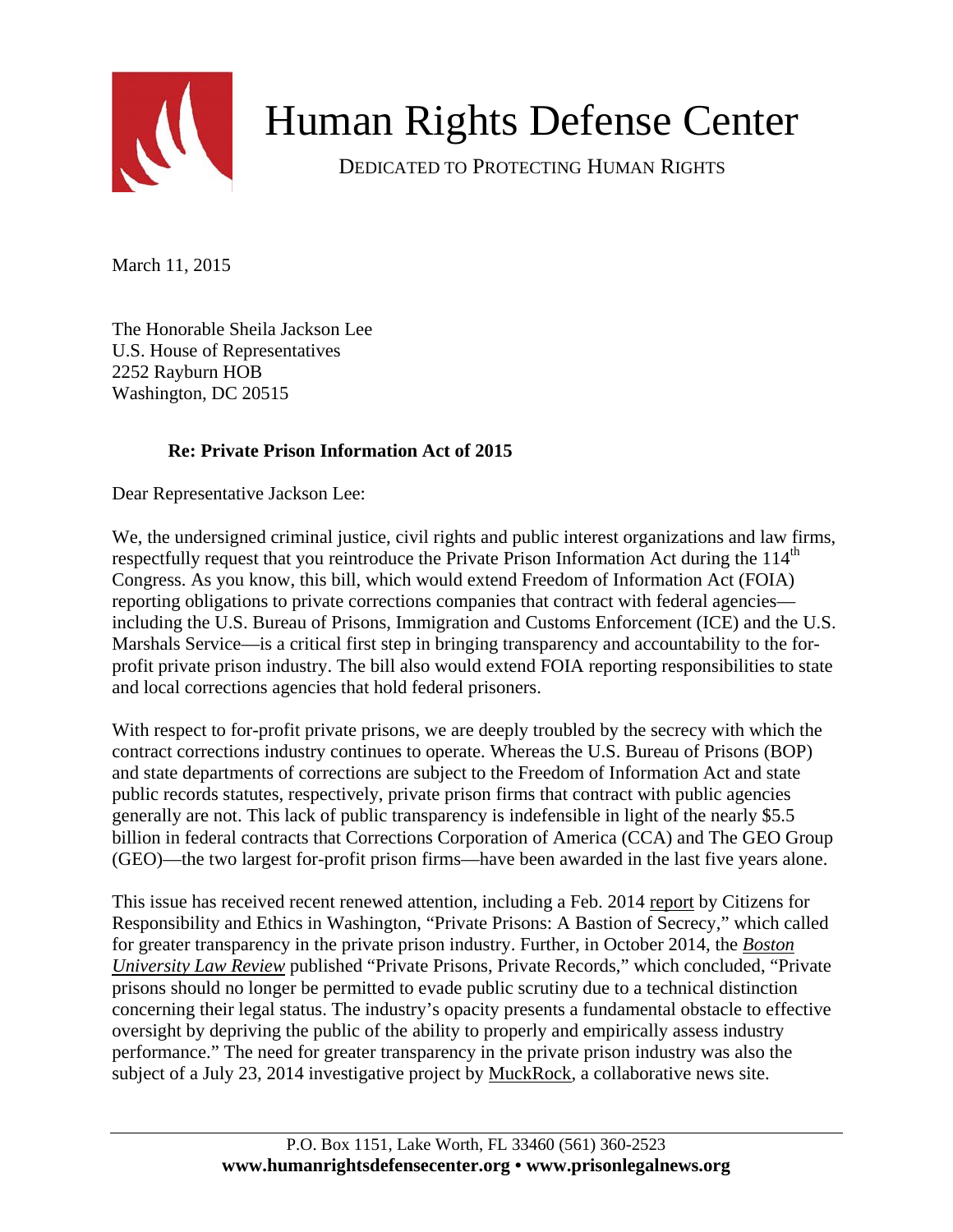We are encouraged by your re-introduction of the Private Prison Information Act last year, which was reported by [Mother Jones,](http://www.motherjones.com/mojo/2014/12/will-private-prisons-ever-be-subject-open-records-laws) [The Crime Report](http://www.thecrimereport.org/viewpoints/2015-01-lets-bring-sunshine-into-private-prisons), [The Marshall Project,](https://www.themarshallproject.org/2014/12/18/everything-you-ever-wanted-to-know-about-private-prisons) the [Center for](https://centerforprisonreform.org/private-prison-information-act-reintroduced-congress/)  [Prison Reform](https://centerforprisonreform.org/private-prison-information-act-reintroduced-congress/), and the [National Freedom of Information Coalition](http://www.nfoic.org/will-private-prisons-finally-be-subject-freedom-information-act).

If private prison companies like CCA and GEO would like to continue to enjoy taxpayer-funded federal contracts, then they must be required to adhere to the same disclosure laws applicable to their public counterparts, including FOIA.

Why should private prison firms, which are funded exclusively with taxpayer dollars, be any less accountable to the public than federal corrections agencies such as the Bureau of Prisons or ICE? We contend that because the for-profit private prison industry relies almost entirely on taxpayer support, and performs the inherently governmental function of incarceration—depriving people of their liberty—the public has a right to access information related to private prison operations. **In short, the government should not be allowed to contract away the public's right to know with respect to housing federal prisoners and detainees in privately-operated facilities.** 

There is little taxpayer-accessible information that allows us to evaluate the performance of private corrections firms in comparison to the public sector. Though the private prison industry routinely cites its record in terms of efficiency and safety relative to public agencies, it nonetheless refuses to disclose the very information required to substantiate its most basic claims of success. Disclosure statutes that provide the public with access to information pertaining to the operations of private prisons are vital if reasonable comparisons are to be made between the private and public sectors.

As just one example, Professor Jacqueline Stevens at Northwestern University filed a FOIA request with ICE, seeking copies of grievance logs at the CCA-operated Stewart Detention Center—documents that would be subject to FOIA at public facilities. ICE responded on July 18, 2013, stating that "A search of the ICE Office of Enforcement and Removal Operations (ERO) was conducted and no records responsive to your request were found." This illustrates how the current system of submitting FOIA requests to federal agencies for records maintained by private prison contractors is inadequate, as some records are only kept by the contractors.

**The time to reintroduce and pass this bill is now**. Privately-operated facilities holding federal prisoners have grown 600 percent faster than state-level contract facilities since 2010, and now represent the fastest-growing corrections sector. Moreover, business from federal agencies like the Bureau of Prisons, U.S. Marshals Service and ICE now accounts for a greater percentage of revenue among private prison companies than ever before. CCA and GEO Group both receive more than 40% of their gross revenue from the federal government.

In the past, critics of the Private Prison Information Act have argued that its passage would set a "dangerous precedent" with respect to FOIA overreach. In his 2008 testimony before the House Subcommittee on Crime, Terrorism and Homeland Security, Michael Flynn, the Director of Government Affairs for the Reason Foundation, testified that applying FOIA to private prison companies could open the "floodgates" to other federal contractors and, by extension, their contractors and suppliers. "Thousands of individuals, small and large businesses, provide services to the government and products to the government at great efficiency for the taxpayers [and] all of that could be opened up to the FOIA process," he claimed. He neglected to mention that the Reason Foundation has received funding from private prison companies, including CCA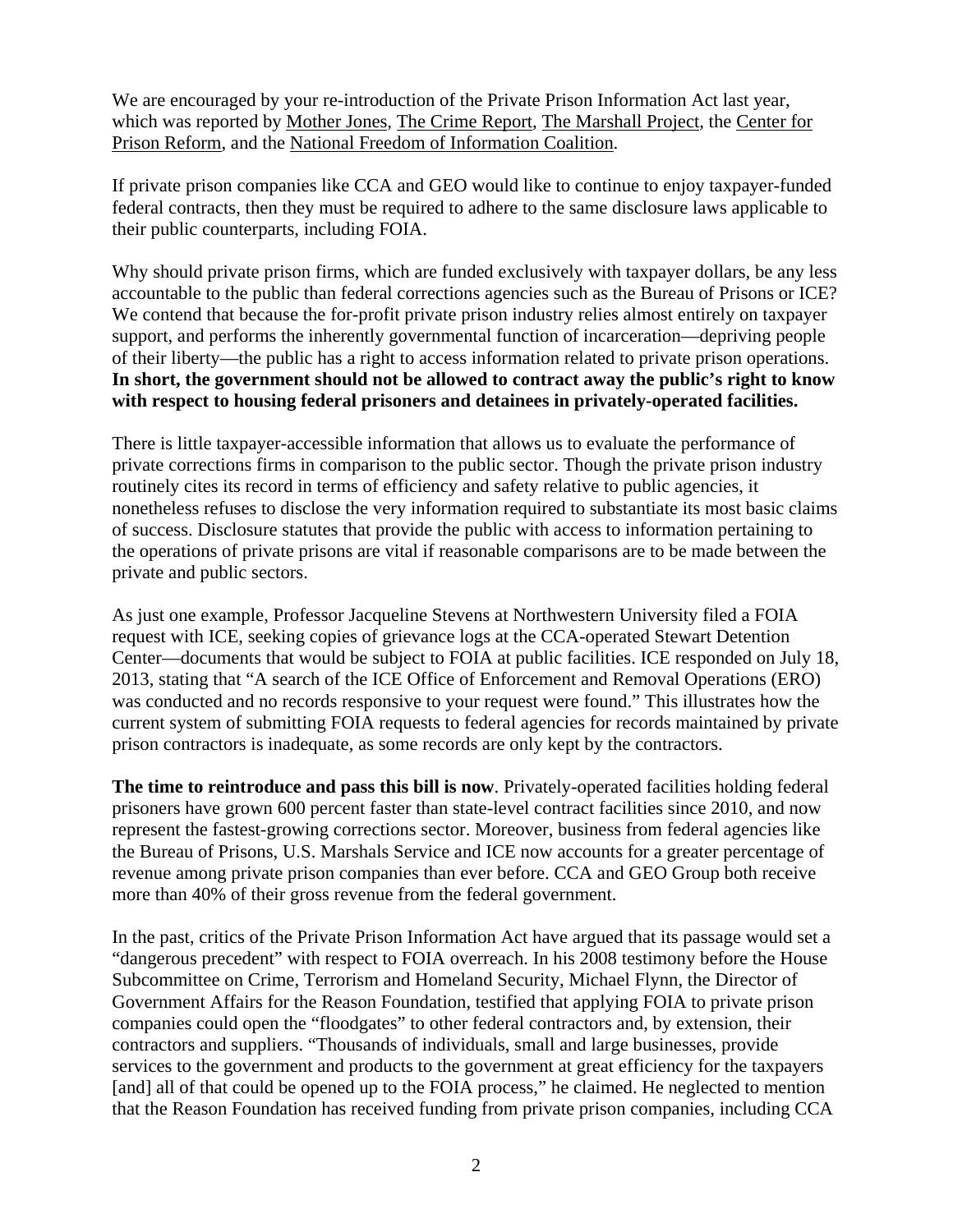and GEO, and ignored the fact that the Private Prison Information Act would apply solely to contract facilities that house federal prisoners – not to any other federal contractor.

We squarely reject these unfounded assumptions, as the Private Prison Information Act would apply narrowly and judiciously. It is unlikely that this bill, if enacted, would unwittingly extend FOIA provisions to other private contractors, because private prison firms perform a unique function relative to other private companies. To our knowledge, no other type of private industry is contracted exclusively by the public sector to perform an essential governmental function such as incarceration.

Further, revisions to the Private Prison Information Act since previous versions make it a more focused bill. The bill now only applies to "information pertaining to facility operations and to prisoners," which addresses concerns that private prison firms might be subject to FOIA requests concerning their corporate financial data or other records not directly related to their operation of correctional facilities. The bill includes definitions for "contract facility" and "federal prisoner," and, as with previous versions of the legislation, all of the existing exceptions and exemptions under FOIA would apply to contract facilities under the Private Prison Information Act.

That private corrections firms are supported exclusively by government contracts and enjoy the benefits of operating within an artificial government contract-driven market makes them the perfect candidates for FOIA compliance. In most economic sectors there is a free market analogue for the many kinds of services that governments typically provide. A field such as education, for example, has a robust market of existing non-profit and for-profit organizations and agencies willing to provide services to a market of potential buyers that includes both individuals and governments.

Such is not the case with for-profit, private corrections firms.

The private prison industry is fundamentally different in that no citizen can freely purchase incarceration services as a private individual. There is no natural market for incarceration services; the entire market would cease to exist without direct government intervention in the form of taxpayer-funded contracts to private companies that operate correctional facilities.

We, the undersigned, submit that because private prison firms are ultimately functionaries of the government, they must comply with the same FOIA requirements as their public counterparts. We therefore ask that you reintroduce the Private Prison Information Act during the  $114<sup>th</sup>$ Congress, and we stand willing to support your bill. Should this letter generate any questions, please contact Christopher Petrella at 860-341-1684 or [cpetrella@post.harvard.edu,](mailto:cpetrella@post.harvard.edu) or Alex Friedmann, associate director of the Human Rights Defense Center, at 615-495-6568 or [afriedmann@prisonlegalnews.org.](mailto:afriedmann@prisonlegalnews.org)

Respectfully,

American Friends Service Committee American Society of News Editors

Architects/Designers/Planners for Social Responsibility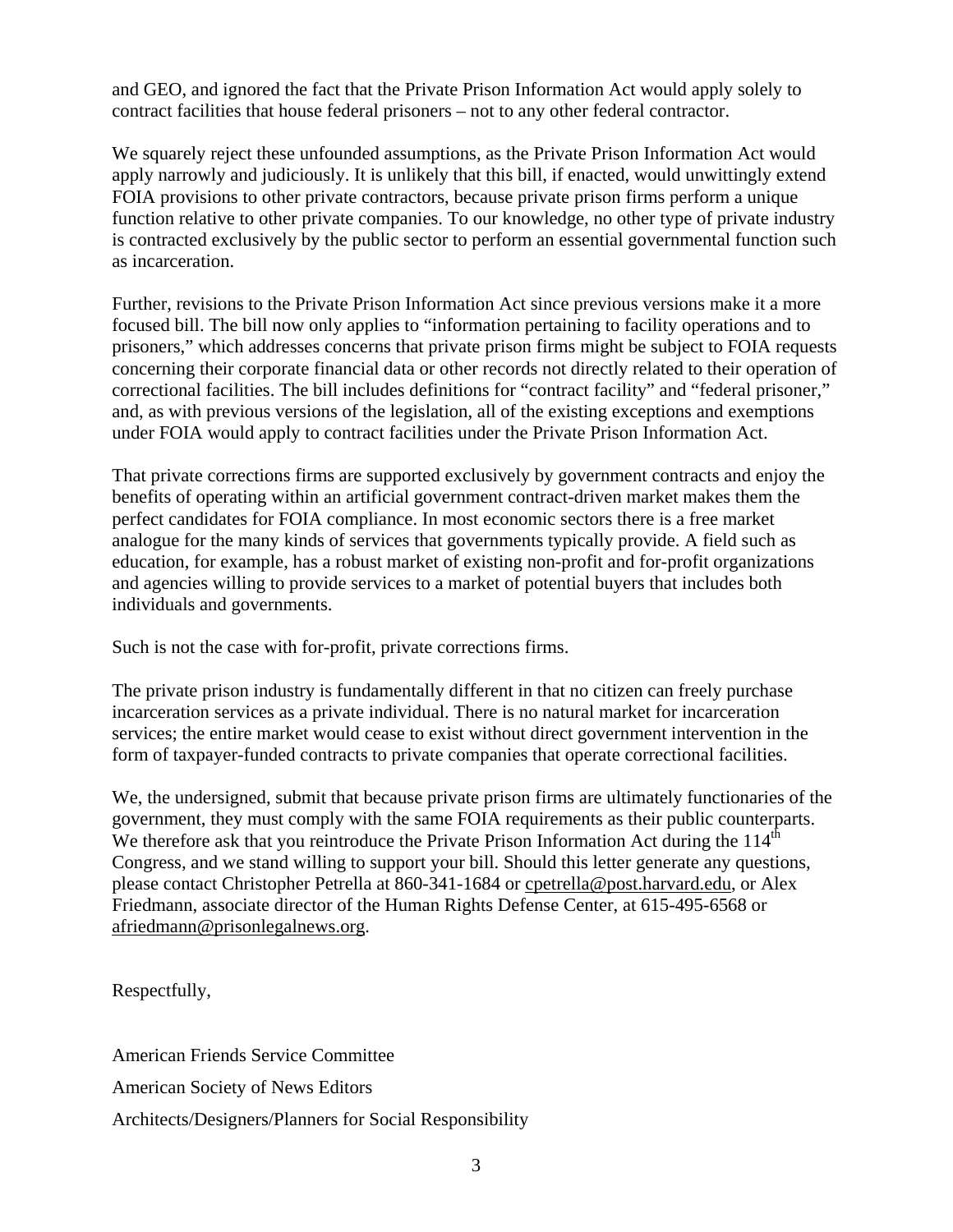Asian Americans Advancing Justice - Asian Law Caucus Association of Alternative Newsmedia Black & Pink Charles Hamilton Houston Institute for Race & Justice at Harvard Law School Civil Rights Clinic, Michigan State University College of Law Coalition for Prisoners' Rights Colorado Criminal Justice Reform Coalition Colorado Prison Law Project Criminal Defense Clinic, CUNY School of Law D.C. Prisoners' Project Demos Detention Watch Network Enlace / National Prison Divestment Campaign Florida Justice Institute **HEARD** Human Rights Defense Center In the Public Interest John Howard Association of Illinois Justice for Families Justice Strategies JustLeadership USA Koob & Magoolaghan Legal Action Center Lewisburg Prison Project Media Alliance Middle Ground Prison Reform Muckrock (a collaborative news group) National Center for Lesbian Rights National CURE National Freedom of Information Coalition National H.I.R.E. Network National Lawyers Guild Mass Incarceration Committee